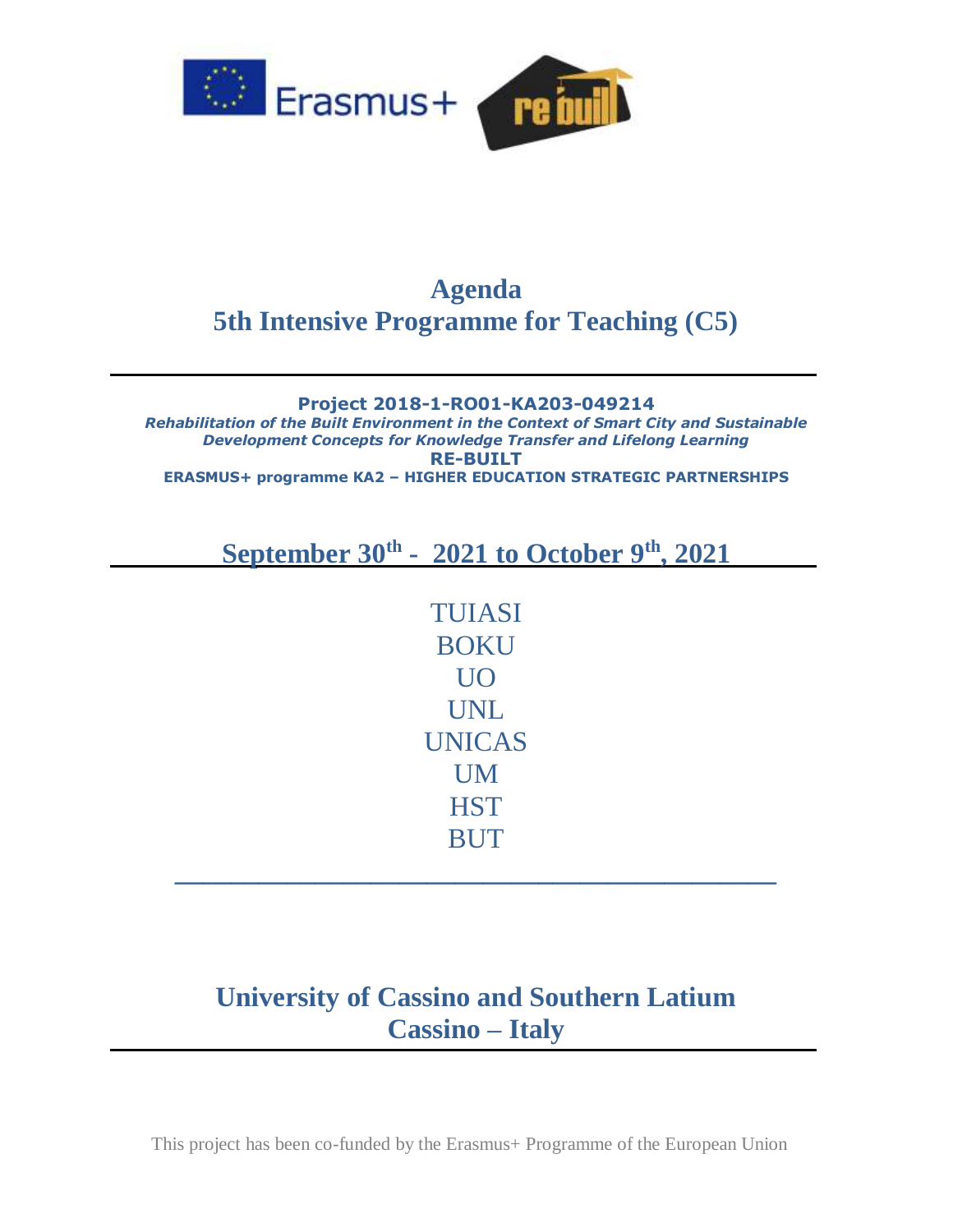

The 5th Intensive Programme for Teaching (C5) of the RE-BUILT ERASMUS + KA2 - HIGHER EDUCATION STRATEGIC PARTNERSHIPS program took place in Cassino from September 30 to October 9, 2021.

The meeting was attended by prof. Ancuța ROTARU and Vasilică CIOCAN of the Technical University "Gheorghe Asachi" - Iași, prof. Shun WANG of the University of Natural Resources and Life Sciences Gregor Mendel Strasse - Vienna, prof. Chavdar KOLEV from Todor Kableshkov Higher School of Transport - Sofia, prof. Andrej TIBAUT from University of Maribor together with dr. Sara Guerra de Oliveira as invited lecture within Erasmus, prof. Lumir MICÁ and Pavel KOUDELA of the Brno University of Technology, and the entire staff of the University of Casino and Southern Lazio.

The program lectures, in line with the aims of the RE-BUILT project, have been included into the courses of the 1st year of the Master Program in Civil and Environmental Engineering active at University of Cassino and Southern Lazio. The students of the international Master Program attended all the classes were from different countries such as India, Kazakistan and Italy. The involment and interest of all the students to the program classes were very high. Some of them have will also carry out a traineeship at the University of Maribor within an issue covered during the program by the staff of the Unviersity of Maribor.

These are some pictures taken during the program.





This project has been co-funded by the Erasmus+ Programme of the European Union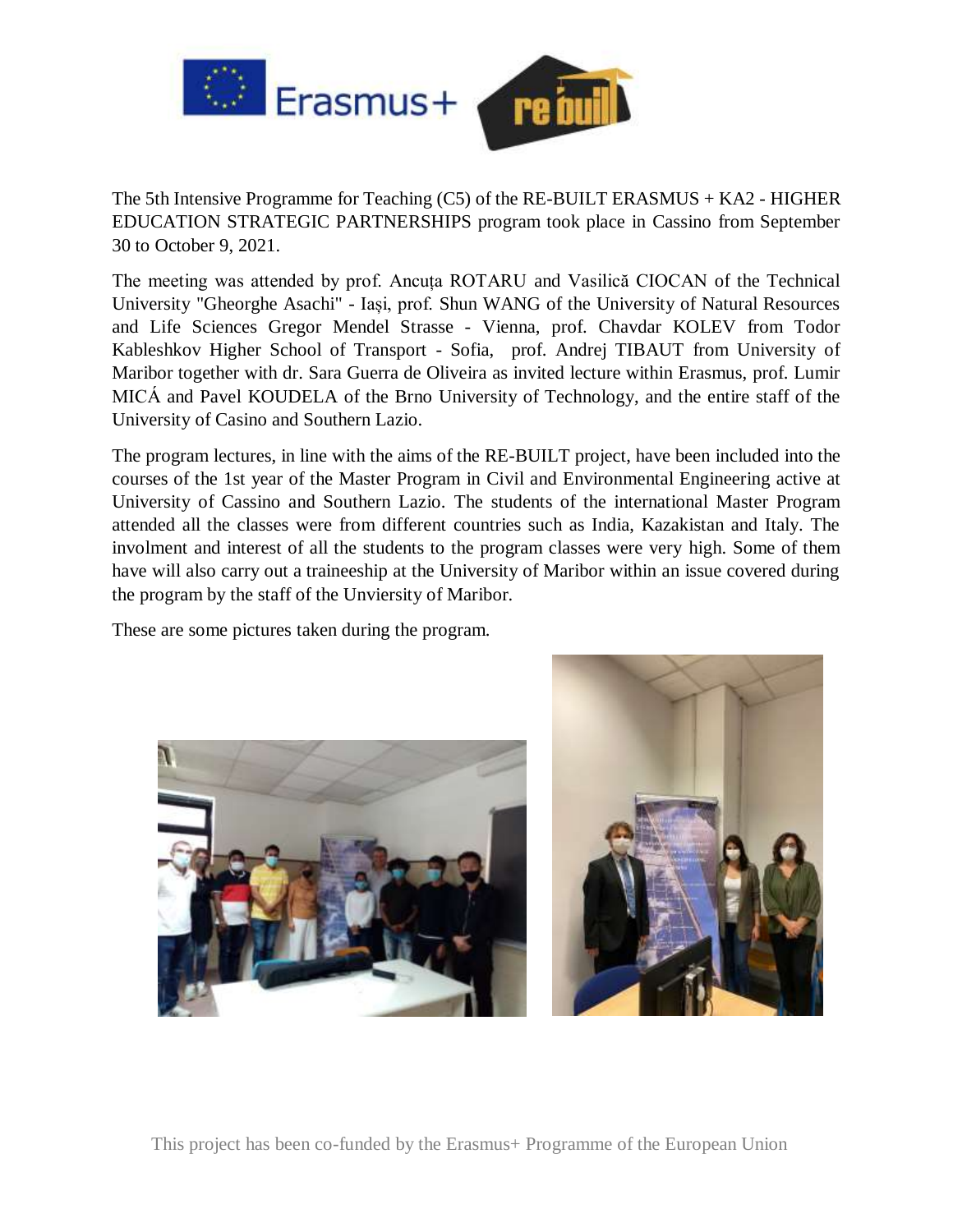